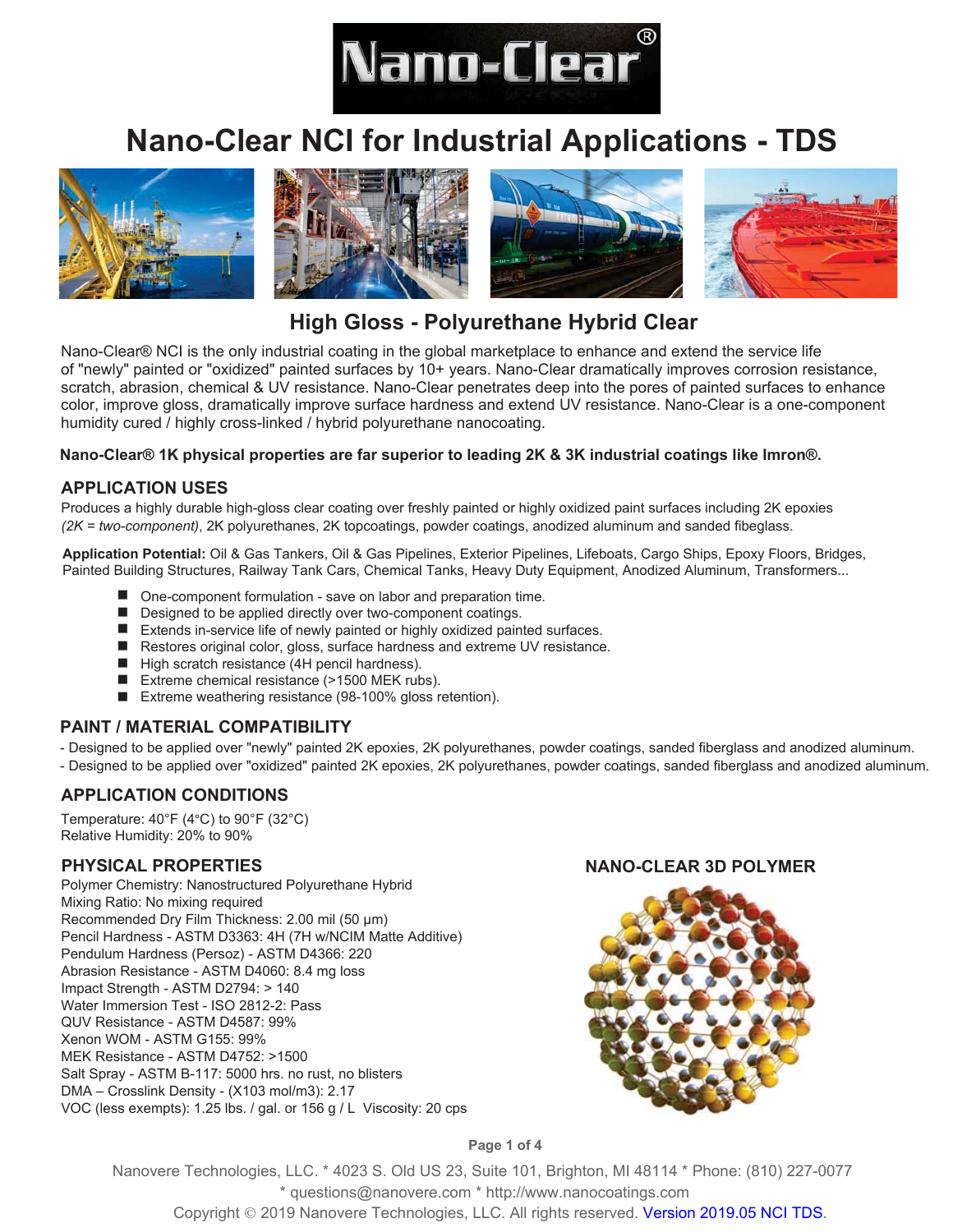

# **APPLICATION INFORMATION**

Consult SDS for proper handling, cleanup, disposal, and use of personal protective equipment. Circulate sufficient air to maintain working environment below the PEL and LEL. Apply according to local, state, and federal (OSHA) regulations.

- Ambient temperature: 40°F (4°C) to 90°F (32°C)
- Relative Humidity: 20% to 90%
- Metal temperature: 40°F (4°C) to 90°F (32°C)
- Metal temperature: At least 5°F (-5°C) above the dew point
- Material temperature: 40°F (4°C) to 90°F (32°C)

# **SURFACE PREPARATION**

#### **Newly Painted / Wet-on-Wet Paint Application:**

- Apply directly over two-component epoxies, two-component polyurethanes, two-component topcoatings & powder coatings.
- Allow solvents to fully evaporate-out from the underlying paint prior to the application of Nano-Clear NCI (typically 3-6 hours).

#### **Cured Paint or Oxidized Painted Surfaces:**

- Repair any structural damage (rust or chipping) using a two-component epoxy primer.
- Surface must be thoroughly cleaned using **SuperClean Degreaser**; water rinse & dry.
- Cured or Oxidized paint must be sanded using 400 grit orbital sander, then solvent clean using acetone.
- Surface is ready to be spray applied with Nano-Clear NCI using the application instructions below.



#### **RECOMMENDED FILM BUILD**

- Number of spray coats: Apply 3 4 wet coats with 2 5 min. between wet coats to allow for solvent evaporation.
- Avoid recoating additional coats after 20 min. as flow and leveling will be negatively effected.
- Recommended (Wet Film Thickness WFT): 2 3 mil per each wet coat.
- Recommended (Dry Film Thickness DFT): 1.5 2.50 mil depending on surface properties desired.

#### Nano-Clear NCI Over Newly Painted: Wet-on-Wet technique

- Apply 3 4 wet coats  $@ 2 3$  mils per each wet coat to "Fill & Fortify" the paint layer for long-term surface protection.
- The number of wet coats required should be determined by the overall gloss level 5 min. after application:
	- \* High gloss = Good film build

\* Low Gloss = Low film build (recommend applying another wet coat to increase gloss and improve properties).

#### Nano-Clear NCI Over Cured or Oxidized Paint:

- Apply 3 - 4 wet coats @ 2 - 3 mils per each wet coat to "Fill & Fortify" the oxidized paint layer for long-term surface protection.

- The number of wet coats required should be determined by the overall gloss level 5 min. after application:
	- \* High gloss = Good film build
	- \* Low Gloss = Low film build (recommend applying another wet coat to increase gloss and improve properties).

**Solvent Flash:** Allow 2 to 5 min. between wet coats at  $72^{\circ}F(22^{\circ}C)$  to allow for solvent evaporation.

# **THINNING**

Dust free:

Tack free:

Dry Hard:

Full Cure:

Handle:

- No thinner is required as Nano-Clear has very low viscosity.

#### **EQUIPMENT CLEAN-UP**

- Clean equipment immediately after using Acetone or MEK. Never clean spray equipment with water or alcohol.

#### CURE TIME @ 72°F (22°C), 50% R.H.

 $\sim$  20-30 minutes  $\sim$  30-40 minutes  $\sim$  4 hours 24 hours @ 72°F (22°C) 48 hours @ 72°F (22°C)

#### CURE TIME @ 90°F (32°C), 50% R.H.

Dust free:  $\sim$  10-15 minutes Tack free:  $\sim$  20-30 minutes Handle: Dry Hard: Full Cure:

 $\sim$  3 hours

24 hours @ 90°F (32°C) 48 hours @ 90°F (32°C)

\* Lower temperatures and lower humidity conditions will slow-down the curing rate.

\* Higher temperatures and higher humidity conditions will speed-up the curing rate.

# **SURFACE COVERAGE PER GALLON**

333 ft<sup>2</sup> / gal @ 2.00 mil DFT or 31 m<sup>2</sup> / 3.8L @ 2.00 mil DFT (3 wet coats @ 2.00 mils each wet coat).

#### Page 2 of 3

Nanovere Technologies, LLC. \* 4023 S. Old US 23, Suite 101, Brighton, MI 48114 \* Phone: (810) 227-0077

\* questions@nanovere.com \* http://www.nanocoatings.com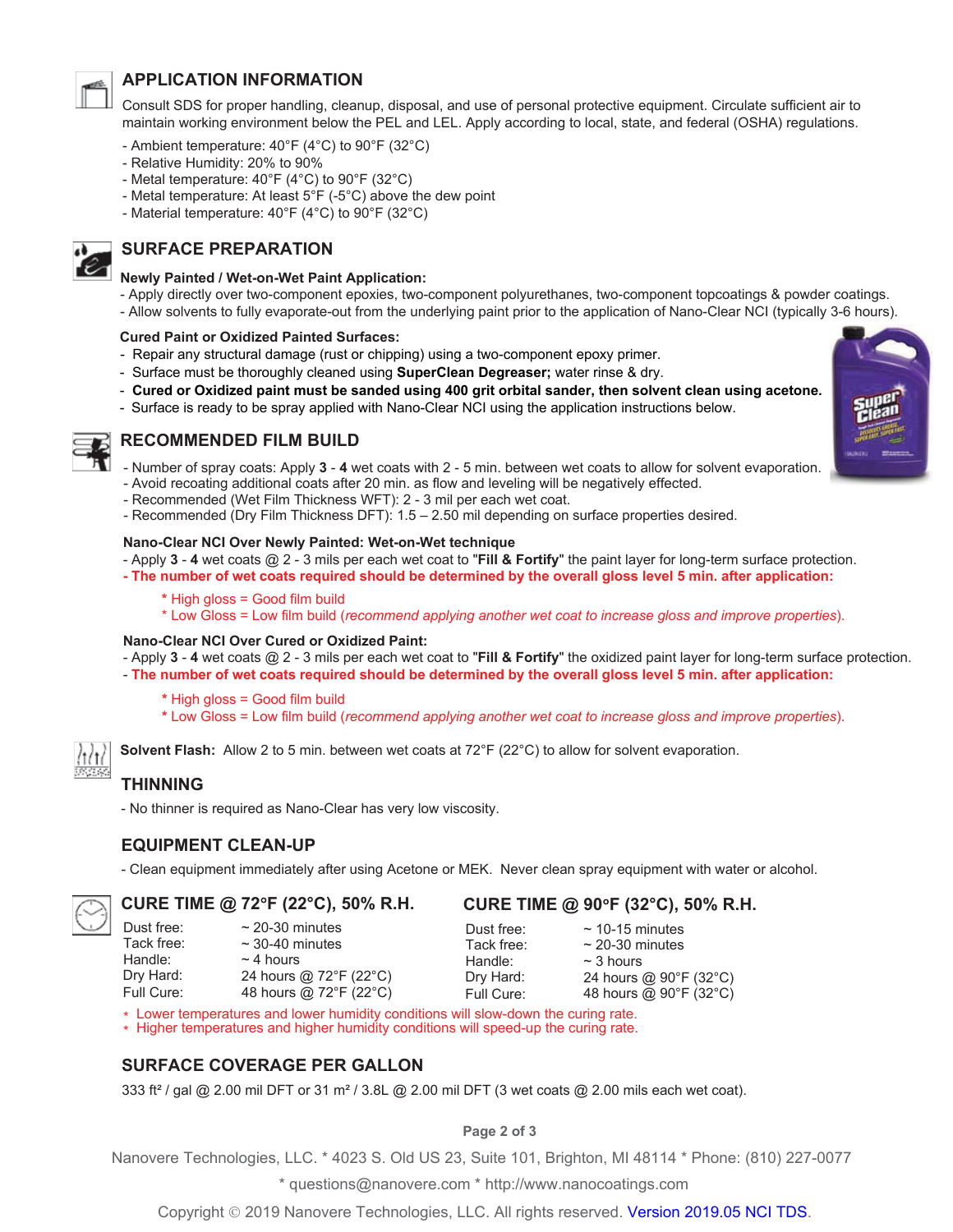# **WEIGHT PER GALLON:**

8.0 lbs (3.63 kg)

# **PACKAGING**

1 gal (3.8L), 5 gal (19L), 55 gal (208L)

#### **SHIPPING WEIGHT**

1 gal container - 8 lbs (3.63 kg), 5 gal container - 40 lbs (18.14 kg), 55 gal container - 440 lbs (200 kg)

# **TRANSPORTATION, STORAGE & SHELF-LIFE**

Transportation: Min. 40°F (4°C) and Max.86°F (30°C) for short periods.

#### Storage & Shelf-Life: Un-opened Container:

40°F (4°C) Minimum: 12 month 72°F (22°C) Max: 12 month 80°F (27°C) Max: 6 month  $90^{\circ}$ F (38 $^{\circ}$ C) Max: 2 month

#### Storage & Shelf-Life: Opened\* Container:

80°F (27°C) Max: 2 months \*Opened is defined as cap is opened-and-closed immediately after pouring contents to avoid solvent evaporation / contamination.

## **SAFETY INSTRUCTIONS**

Consult Nano-Clear NCI Safety Data Sheet prior to use.

## **APPLICATION EQUIPMENT**

- Apply using HVLP, Conventional or Airless spray equipment.
- Nano-Clear may be applied using a "wipe-on" technique using 9 in. Shur-Line Deck Painter Pad (HomeDepot).
- Streaking or high spots may occur using a "wipe-on" technique. Avoid high spots by evening surface while wet.



# **AIR SPRAY EQUIPMENT**

Spray Gun: HVLP or LVLP (SATA, Devilbiss or Iwata) Fluid Tip: 1.3, 1.4 or 1.5 mm Fan Pattern: Full Fluid Control: 2 1/2 turns out Spray Pattern: 50% overlap Pressure at Gun: 29 - 30 PSI

# **AIRLESS SPRAY EQUIPMENT**

Tip Size: Graco 417, 517 or 617 spray tip **Pump: 30:1 or 40:1** Pump Pressure: 800 psi

# **BUFFING & POLISHING (if needed)**

- Equipment: Orbital sander and orbital polishing equipment.
- Orbital Sand: Use 800 grit paper, then 1000, then 1500, then 2000, then 2500 grit paper.
- Compound: Use heavy cut compound with wool pad @ 1,200 to 1,400 RPM.
- Polishing: 3M SRC (scratch resistant clears) polishing paste with wool  $@$  1,200 to 1,400 RPM.
- Final High Gloss Polish: Use light to medium cut polishing paste with wool pad @ 1,200 to 1,400 RPM.

#### **SURFACE MAINTENANCE / CLEANING**

- Use low pH soap and water for clean-up.
- Use lint-free microfiber cloths to clean and dry surfaces.
- Use paint thinner to remove graffiti.

#### **IMPORTANT COMMENTS**

- 1. Use dedicated spray lines and equipment for the best results. Clean equipment immediately after use using paint thinner or acetone. Avoid contact with skin and hair as Nano-Clear will adhere like super-glue.
- 2. Avoid recoating after 20 minutes as flow and leveling will be effected.

#### Page 3 of 4

Nanovere Technologies, LLC. \* 4023 S. Old US 23, Suite 101, Brighton, MI 48114 \* Phone: (810) 227-0077 \* questions@nanovere.com \* http://www.nanocoatings.com